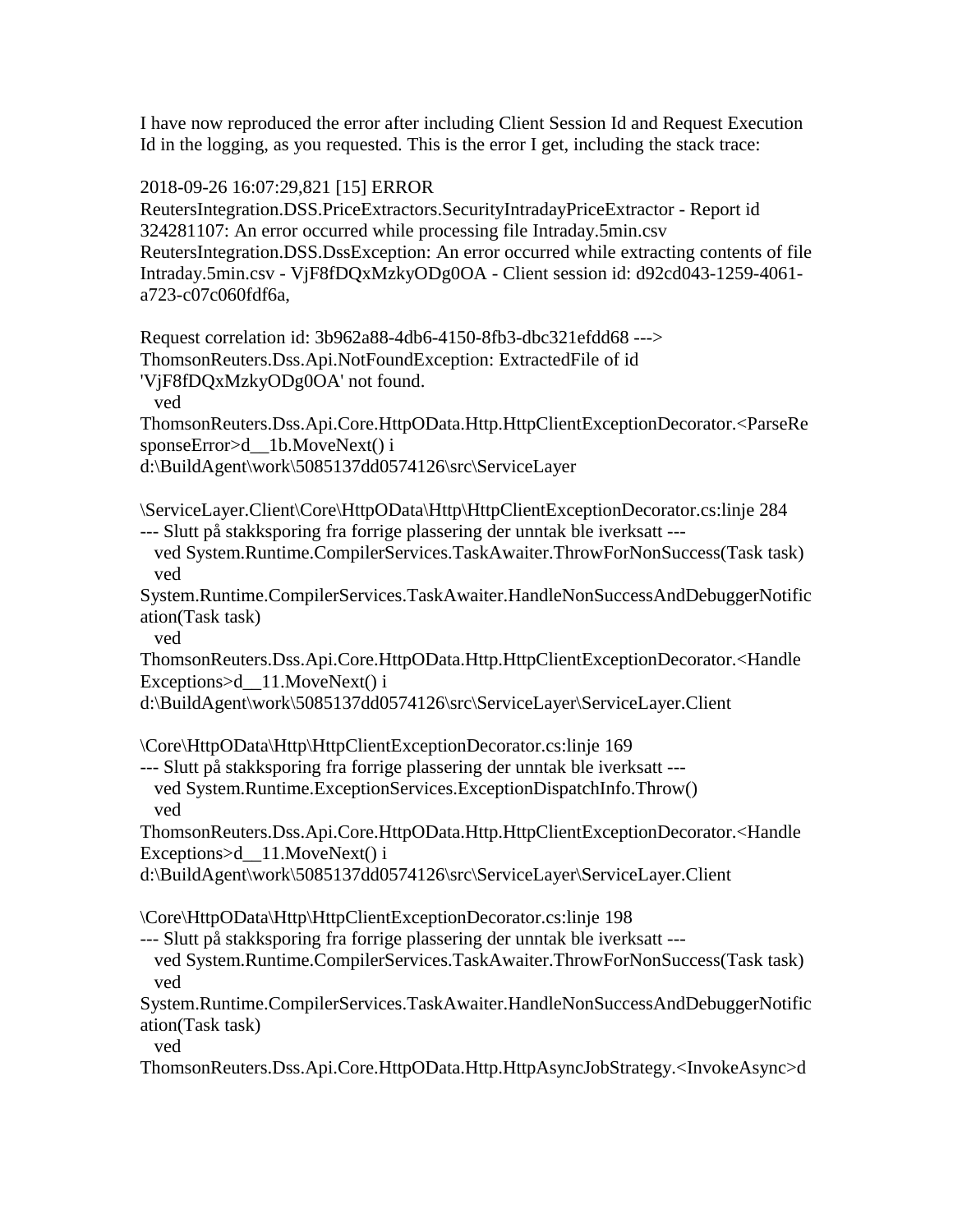\_\_0.MoveNext() i

d:\BuildAgent\work\5085137dd0574126\src\ServiceLayer\ServiceLayer.Client\Core

\HttpOData\Http\HttpAsyncJobStrategy.cs:linje 33

--- Slutt på stakksporing fra forrige plassering der unntak ble iverksatt ---

 ved System.Runtime.CompilerServices.TaskAwaiter.ThrowForNonSuccess(Task task) ved

System.Runtime.CompilerServices.TaskAwaiter.HandleNonSuccessAndDebuggerNotific ation(Task task)

ved

ThomsonReuters.Dss.Api.Core.HttpOData.HttpODataClient.<InternalGetStreamAsync> d\_\_33.MoveNext() i

d:\BuildAgent\work\5085137dd0574126\src\ServiceLayer\ServiceLayer.Client\Core

\HttpOData\HttpODataClient.cs:linje 354

--- Slutt på stakksporing fra forrige plassering der unntak ble iverksatt ---

 ved System.Runtime.CompilerServices.TaskAwaiter.ThrowForNonSuccess(Task task) ved

System.Runtime.CompilerServices.TaskAwaiter.HandleNonSuccessAndDebuggerNotific ation(Task task)

ved

ThomsonReuters.Dss.Api.Core.HttpOData.HttpODataClient.<GetStreamAsync>d\_\_29. MoveNext() i

d:\BuildAgent\work\5085137dd0574126\src\ServiceLayer\ServiceLayer.Client\Core\Http OData

\HttpODataClient.cs:linje 346

--- Slutt på stakksporing fra forrige plassering der unntak ble iverksatt ---

 ved System.Runtime.CompilerServices.TaskAwaiter.ThrowForNonSuccess(Task task) ved

System.Runtime.CompilerServices.TaskAwaiter.HandleNonSuccessAndDebuggerNotific ation(Task task)

ved

ThomsonReuters.Dss.Api.Core.OperationsBaseForHttpODataClient.<CallOnHttpOData Client>d\_\_10b`1.MoveNext() i

d:\BuildAgent\work\5085137dd0574126\src\ServiceLayer\ServiceLayer.Client

\Core\OperationsBaseForHttpODataClient.cs:linje 0

--- Slutt på stakksporing fra forrige plassering der unntak ble iverksatt ---

 ved System.Runtime.CompilerServices.TaskAwaiter.ThrowForNonSuccess(Task task) ved

System.Runtime.CompilerServices.TaskAwaiter.HandleNonSuccessAndDebuggerNotific ation(Task task)

ved

ThomsonReuters.Dss.Api.Core.Helper.<ReAuthenticateIfNecessaryAsync>d\_\_6`1.Move Next() i